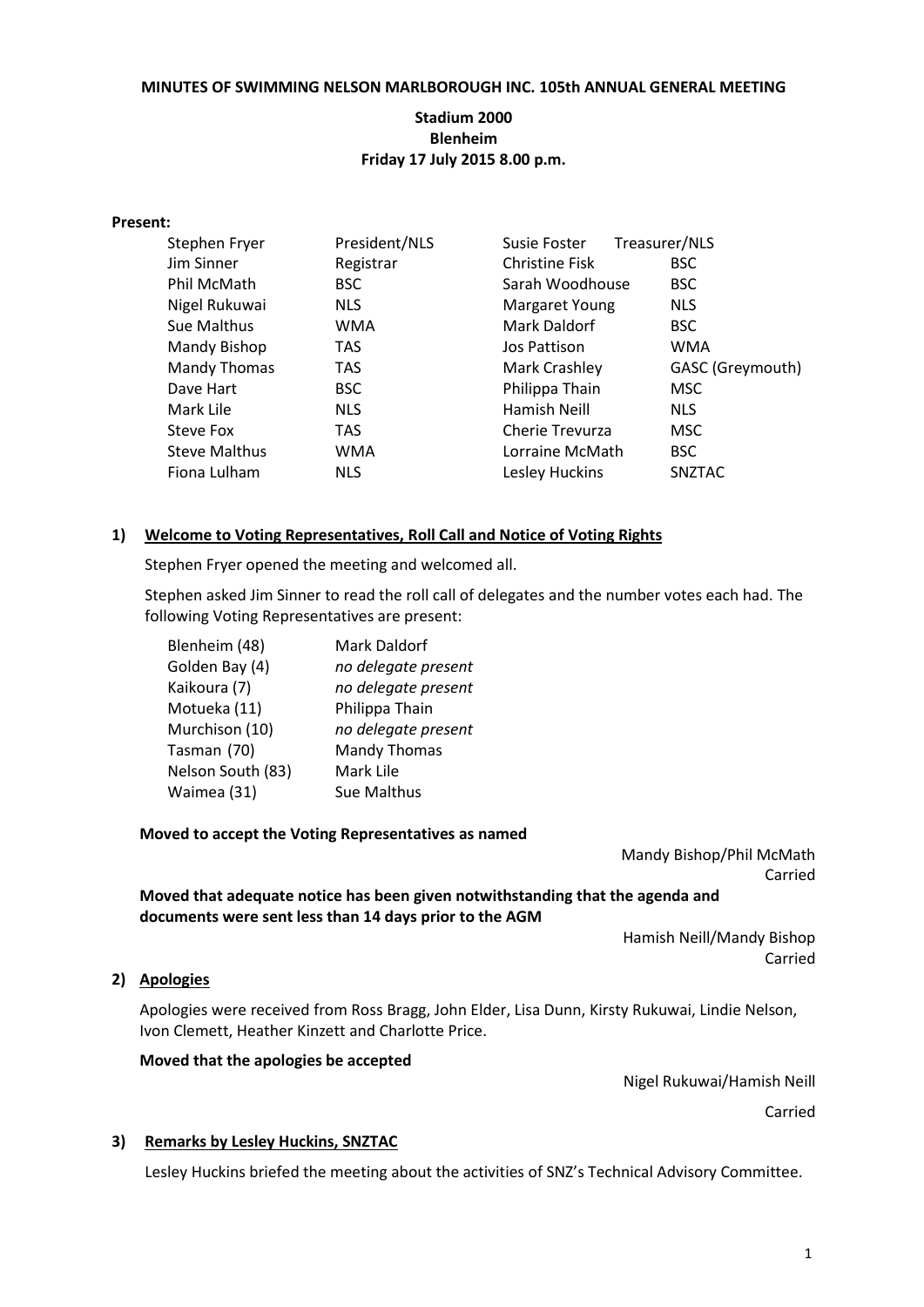# **4) Minutes of the One Hundred and Fourth Annual General Meeting**

Moved that the minutes of the 104<sup>rd</sup> AGM be confirmed as a true and correct record of the **meeting**

> Phil McMath/Mark Daldorf Carried

**5) Matters Arising** 

There were no matters arising.

## **6) Minutes of the Special General Meeting held 6 Decembe 2014 and any matters arising**

**Moved to approve the minutes of the SGM held 6 December 2014 as a true and correct record**

> Mandy Bishop/Phil McMath Carried

There were no matters arising.

## **7) Tabling of Annual Report and Annual Financial Statements from Clubs**

Reports were received from:

- a) Blenheim
- b) Motueka
- c) Nelson South
- d) Tasman
- e) Waimea

## **Moved to receive the Annual Reports and Annual Financial Statements submitted by Clubs**

Jim Sinner/Phil McMath Carried

**8) Consideration of SNM Inc Annual Report** 

**Moved to approve the 105th Annual Report of Swimming Nelson Marlborough Inc** Stephen Fryer/Mark Daldorf

Carried

# **9) Consideration of SNM Annual Financial Statements, Statement of Accounts, and draft Budget**

Susie Foster presented the Financial Statements, Statement of Accounts and draft budget. Hamish Neill noted that an extra \$5000 had been put into the SNM Swimmer's Fund to assist swimmers who went to national and Australian meets, but it was after the balance date so will show up in next year's accounts.

## **Moved to approve the Annual Financial Statements and Statement of Accounts, subject to independent review**

Susie Foster/Hamish Neill Carried

## **Moved to note the draft Budget**

Susie Foster/Mark Daldorf Carried

## **10) Election of Board**

Stephen noted that the Board has passed a new Standing Order to establish a Management Committee to carry out the operational functions of SNM while the Board focuses on governance.

There are 6 positions on the new Board. All current members have completed their terms and are eligible for re-election for up to 2 more terms. At least two must have previous governance experience and at least two must not have a governance role in a Member Club. Terms are now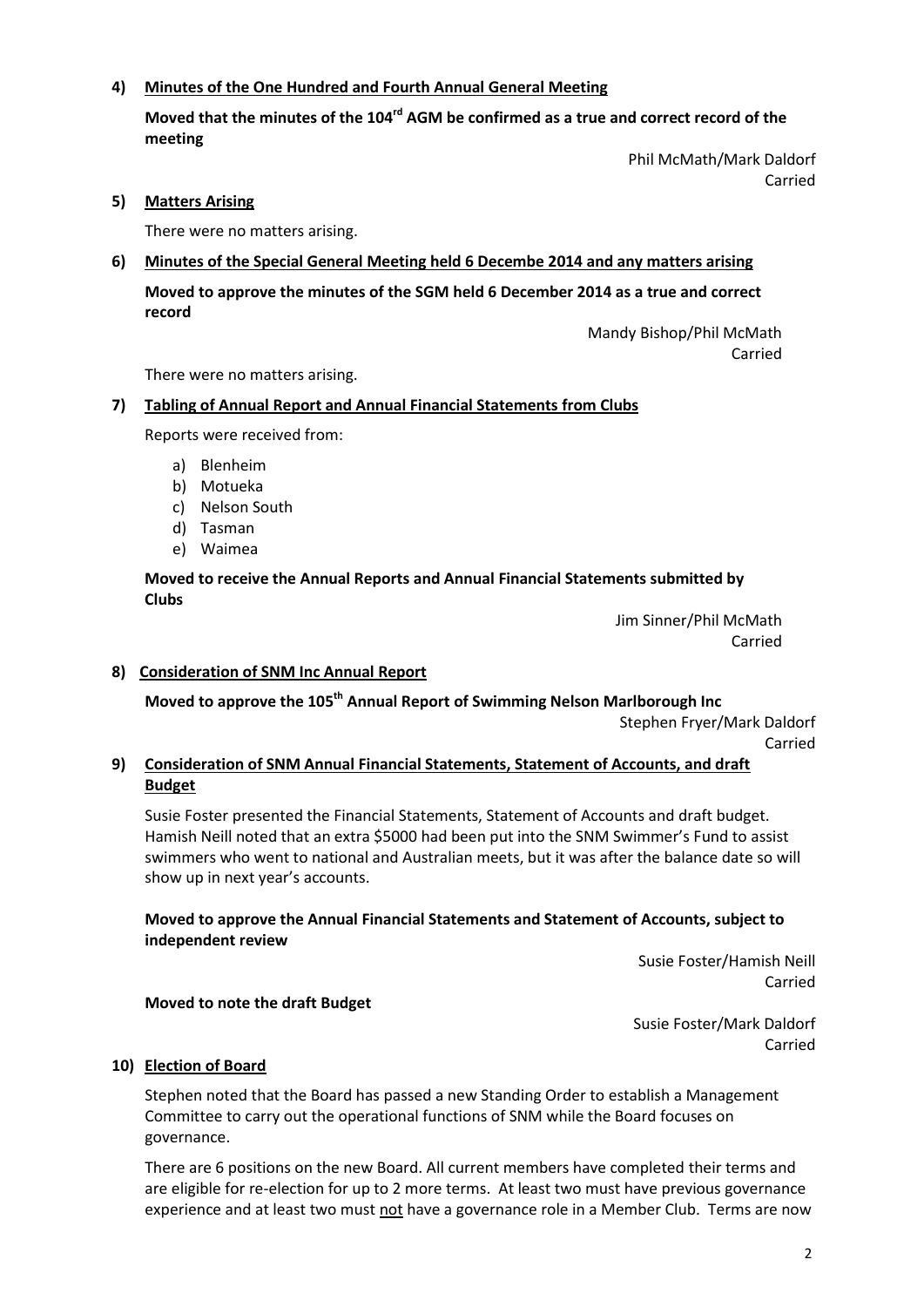for three years but to provide for rotation at least two Board members will need to stand down next year – by drawing lots if necessary.

Stephen thanked Sue Malthus of Waimea and John Elder of Tasman for their service on the Board. They are not standing for re-election.

The following Board nominations have been received:

- a) Blenheim: Phil McMath
- b) Tasman: Mandy Bishop
- c) Waimea: Jim Sinner
- d) Nelson South: Hamish Neill, Susie Foster, Stephen Fryer

All of the nominees have previous governance experience, and only one (Susie Foster) has a governance role in a Member Club, therefore all nominees are eligible.

## **Moved that, there being six eligible nominations for the six vacancies, those nominated be declared elected to the Board of Swimming Nelson Marlborough**

Nigel Rukuwai/Sue Malthus Carried

## **11) Expressions of interest in the Management Committee**

The Management Committee will be appointed by the Board at its first meeting. Ideally all clubs would be represented on the Management Committee and there is a need to replace Sue Malthus (Waimea) and John Elder (Tasman). Stephen asked for expressions of interest in being on the Management Committee.

Expressions of interest were received from:

- a) Steve Fox (Tasman)
- b) Christine Fisk (Blenheim)
- c) Lorraine McMath (Blenheim)

#### **12) Consideration of other items of business**

No items of business were received from Clubs.

#### **13) Announcement of Service and Honours Awards**

Awards Committee members Margaret Young and Jos Pattison announced the following awards:

| Recognition    | Liz Peipi<br>Lisa Hunt                                                    | Blenheim<br>Waimea                                   |
|----------------|---------------------------------------------------------------------------|------------------------------------------------------|
| <b>Service</b> | Nigel Rukuwai<br>Kirsty Rukuwai<br>Sarah Woodhouse<br>Natalie Brokenshire | Nelson South<br>Nelson South<br>Blenheim<br>Blenheim |
| <b>Honours</b> | Jim Sinner<br>Lindie Nelson                                               | Nelson South<br>Nelson South                         |